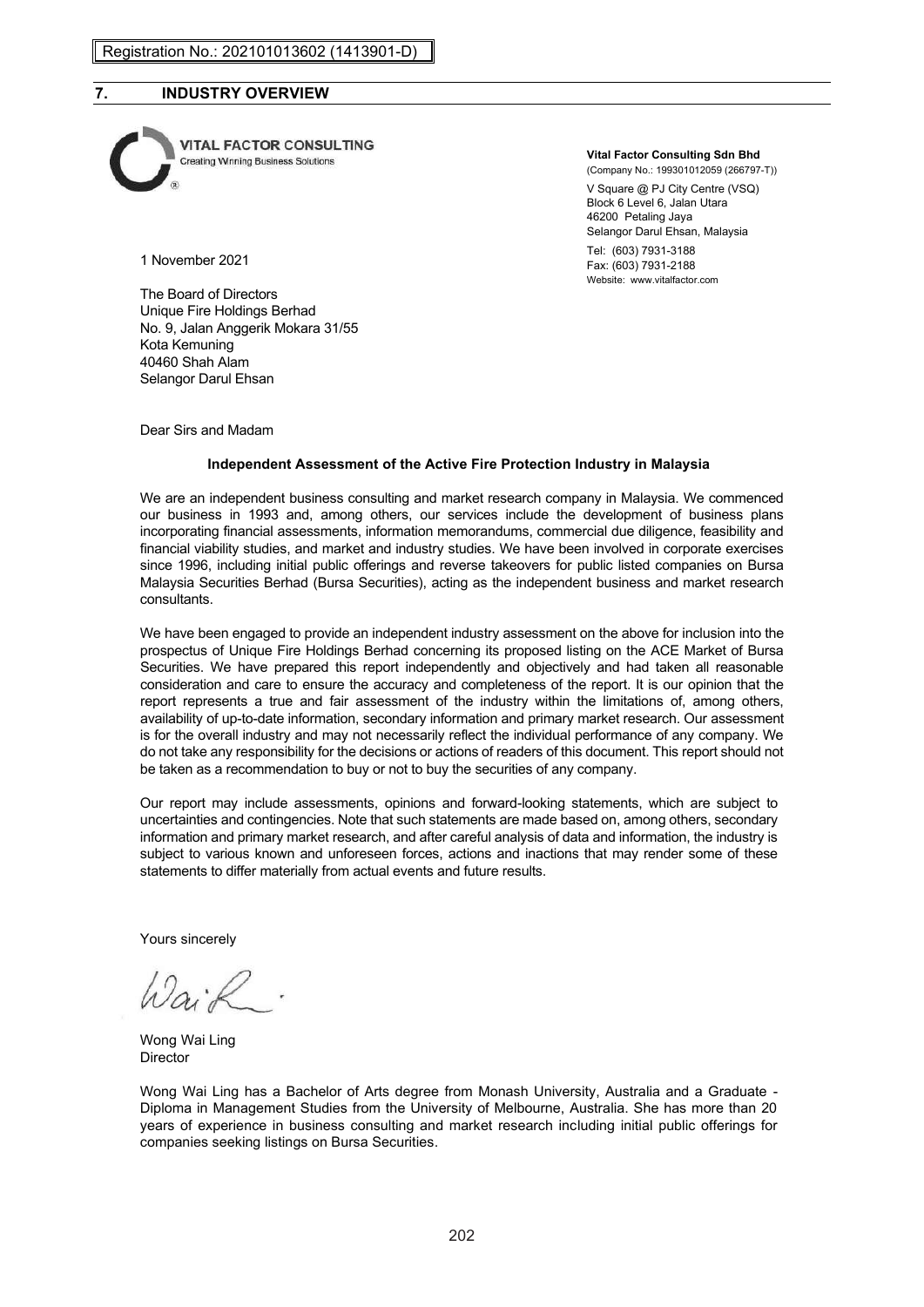

### **INDEPENDENT ASSESSMENT OF THE ACTIVE FIRE PROTECTION INDUSTRY IN MALAYSIA**

### **1. INTRODUCTION**

• Unique Fire Holdings Berhad and its subsidiaries (herein referred to as Unique Fire Group) are involved in the assembly, distribution and manufacture of active fire protection systems, equipment and accessories deriving its revenue mainly from Malaysia which will be the focus of this report. This report is concerned with the destructive and unwanted nature of fire and its related consequences. The focus of this report is on active fire protection for the built environments.

### **2. INDUSTRY STRUCTURE**

### **2.1 Fire elements**

The fire tetrahedron refers to the four elements required for igniting and sustaining a fire. Fire will extinguish if one or more of the four elements are removed. The four elements are the oxygen that sustains combustion, fuel or combustible material that feeds the fire, sufficient heat to ignite the combustible material, and the consequential heat generated that cause a chain reaction to the primary materials and surrounding environment. According to the Malaysian Standards (MS), the fuel source can be different types of combustible material that will lead to different classes of fire as follows:



| <b>Class of fire</b> | <b>Combustible materials</b>                                                  |
|----------------------|-------------------------------------------------------------------------------|
| A                    | Solid materials, usually of an organic nature                                 |
| B                    | Flammable liquids or liquefiable solids                                       |
| C                    | Flammable gases                                                               |
| D.                   | Combustible metals such as lithium, potassium, magnesium and titanium         |
| F.                   | Energised electrical equipment                                                |
| F                    | Cooking media such as vegetable or animal oils and fats in cooking appliances |

- The different classes of fire will require different agents to extinguish or suppress the fire. Unique Fire Group is involved in providing fire protection systems, equipment and accessories against all classes of fire except Class D fires.
- Fire can occur in open areas such as forest fire or built environments including within and around buildings, infrastructure, amenities and facilities. This report is only concerned with the destructive and unwanted fire in built environments.

### **2.2 Mitigating and eliminating effects of fire**

- Mitigating or eliminating the unwanted and destructive effects of fire include practising fire safety and prevention, and providing fire protection equipment.
- **Fire safety** is concerned with putting in place various precautionary measures to minimise the occurrence of a fire, and if a fire does occur, to minimise or eliminate its destructive effects. Among others, they include various rules, regulations, guidelines and best practices.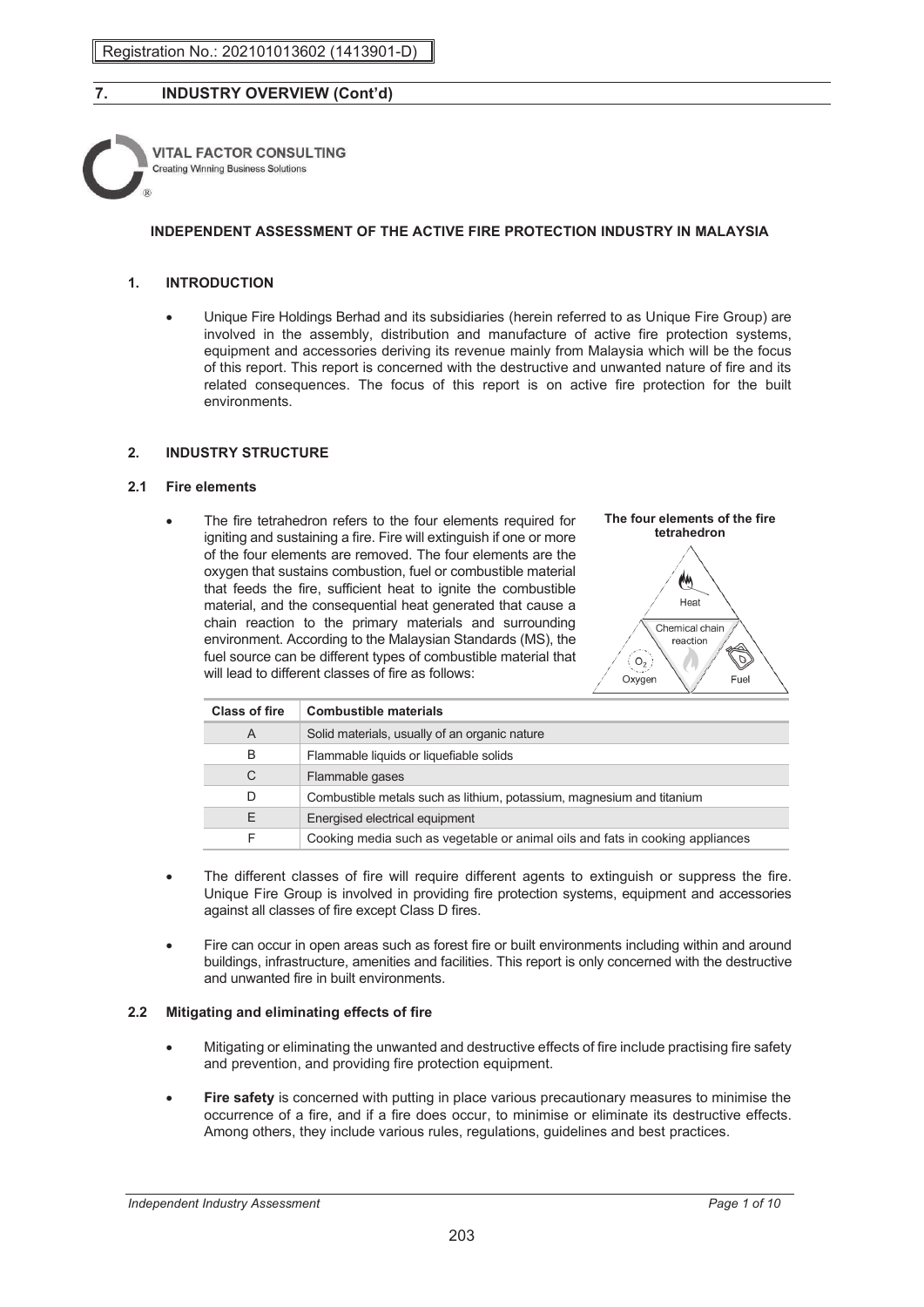

- **Fire prevention** involves taking proactive steps to reduce fire hazards. Some of the ways include:
	- performing regular fire risk assessments, resolving deficiencies such as poorly maintained heating or electrical systems, and improper storage of flammable materials;
	- performing regular testing and maintenance of fire protection equipment to ensure they are functional at all times;
	- perform regular fire drills; and
	- educating building service providers and occupants on fire prevention practices and the operation of fire protection equipment.
- **Fire protection** in built environments relies on firefighting facilities to detect and minimise damages associated with fire. Fire protection can be categorised as follows:
	- **(i) Passive fire protection** refers to structural measures implemented in built environments to control and prevent the spread of fire and smoke without any intervention. They are incorporated in buildings or other structures during the construction phase to mitigate fire hazards and risks. Some examples include the use of fire-resistance-rated walls, doors



and cavity barriers to compartmentalise the overall building, providing clear paths for an escape route, as well as the use of non-flammable construction materials where possible.

- **(ii) Active fire protection** refers to equipment and systems that need to be manually or automatically activated and applied in the event of a fire to perform its function. All equipment and systems should be maintained and serviced regularly for them to be effective. Some examples include:
	- sprinkler system, which comprises a network of overhead water pipes covering rooms and areas with sprinkle heads strategically placed along the piping network to release water when required. Each sprinkler head comprises a bulb or fusible plug that will break due to an increase in temperature caused by a fire and subsequently water will be discharged over the area of the fire. Each sprinkler head acts independently and therefore, the discharge of water is isolated to the area of the fire.
	- fire suppression system, which uses a similar network of pipes and release nozzles similar to a sprinkler system except that the extinguishing agents used are either in gas, chemical or foam.
	- wet fire equipment, such as:
		- . external fire hydrants which consist of a system of pipework connected to a water supply to provide water for firefighters to fight a fire;
		- . internal fire hydrants used in conjunction with dry or wet riser systems which are required for low and high-rise buildings
			- . dry riser system, which consists of landing valves, pressure regulating valves, breeching inlets and riser pipes, which must be supplied by an external source of water pumped through one or more breeching inlets when required.
			- wet riser system is similar in design to dry riser system except that the pipes are kept permanently full of water via water tanks and pumps to ensure immediate water supply when needed.
		- fire hose reel, which is designed to be used by building occupants in the early stages of a fire, and comprises a drum with side-plates and a pre-attached fire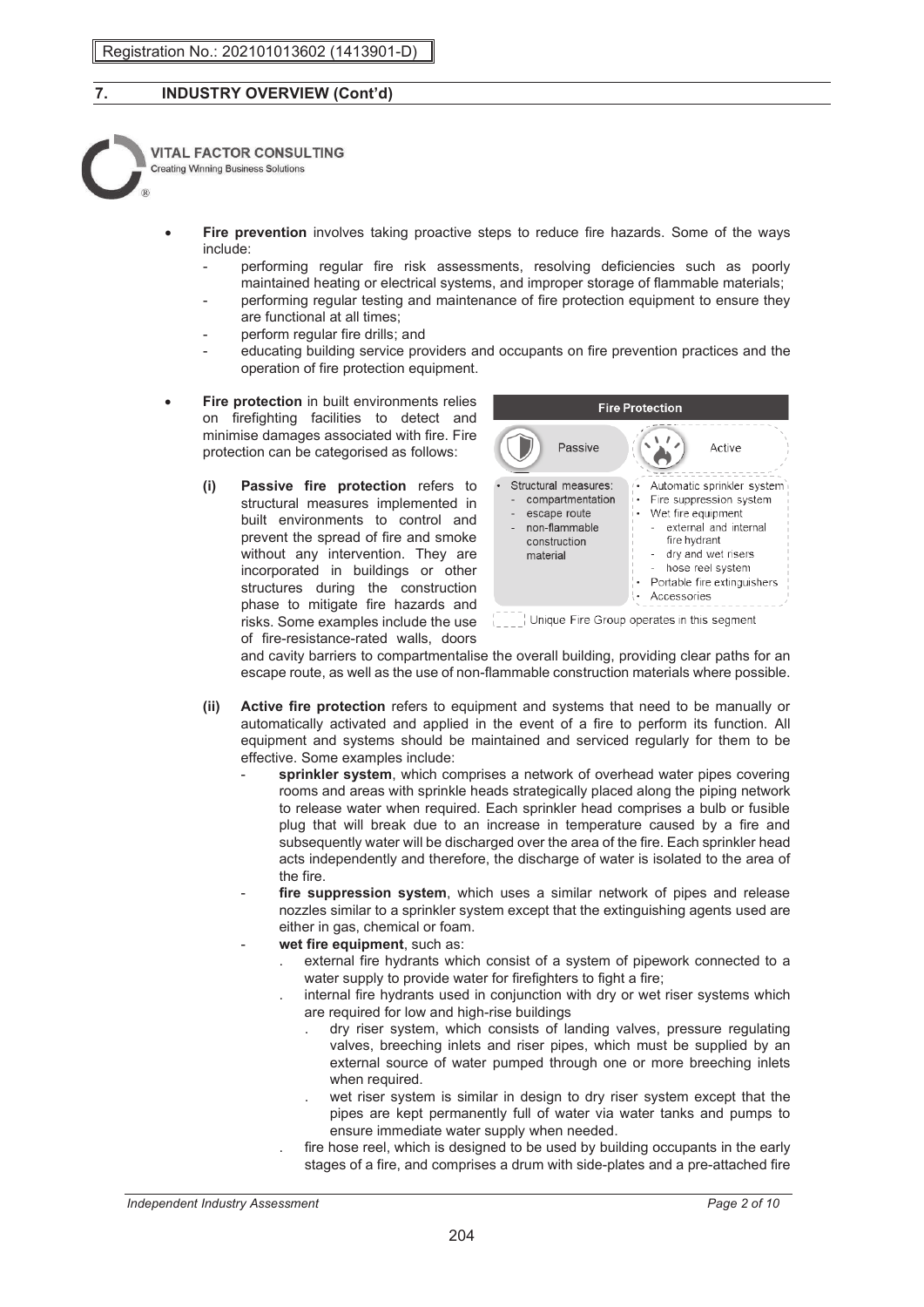

hose with appropriate valves and fittings that are connected to a source of water, such as mains water supply, wet or dry riser system. Fire hose reels are usually located in prominent positions in each floor level along escape routes or beside exit doors or staircases.

- fire hoses, which works with wet or dry risers, and fire hydrants for use by fire fighters.
- **portable fire extinguishers**, which are elementary firefighting equipment used during the initial outbreak of fire to prevent escalation into a full-scale fire. Portable fire extinguishers contain various types of extinguisher agents suitable for various classes of fire.
- accessories are devices and systems that facilitate fire protection. They include fire alarm and detection devices and systems which can operate on a standalone basis or connected to monitoring stations as well as trigger an automatic response such as alerting the fire department, activating sprinklers or closing fire doors when smoke, heat or carbon monoxide are detected.
- Unique Fire Group is involved in the assembly, distribution and manufacture of active fire protection equipment, systems and accessories for built environments.

### **2.3 Types of fire extinguishing agents**

• Fire extinguishing agents aim to eliminate one of the four elements of the fire tetrahedron to extinguish the fire caused by different types of combustible materials. The principal fire extinguishing agents are as below:

| <b>Extinguishing</b><br>Agent | <b>Fire</b><br>Class*           | <b>Applications</b>                                                                                                                                                                                                                                                                                                                                                    |
|-------------------------------|---------------------------------|------------------------------------------------------------------------------------------------------------------------------------------------------------------------------------------------------------------------------------------------------------------------------------------------------------------------------------------------------------------------|
| Water                         | A                               | Water extinguishes fire by cooling the fire to reduce or stop the burning,<br>and also smoothers the fire to deprive it of oxygen. It is suitable for<br>fighting fires involving solid combustible materials such as wood, paper,<br>plastics and textiles.                                                                                                           |
| Foam                          | A, B                            | The water content in the foam cools the fire while the foam itself starves<br>the fire of oxygen.                                                                                                                                                                                                                                                                      |
| Dry chemical                  | A, B,<br>C, D <sub>A</sub><br>Е | When the dry chemical in powder form is discharged over the fire, the<br>fire will melt the powder which will settle and cover the combustible<br>material, therefore depriving the fire of oxygen as well as interrupting any<br>chemical reaction to extinguish the fire.                                                                                            |
| Wet chemical                  | A, F                            | The wet chemical is dispensed as a foam to cover the flammable liquid,<br>commonly oils and fats, where the foam will cool the fire as well as form<br>a crust on top of the flammable liquid, thus depriving the fire of oxygen<br>and preventing reignition. It is suitable for kitchens and facilities that<br>carry out deep frying or cooking with oils and fats. |
| Carbon dioxide                | B, E                            | Carbon dioxide is discharged to reduce the oxygen level to stop the fire<br>quickly and efficiently but can be dangerous to humans and animals.                                                                                                                                                                                                                        |
| Clean agents                  | A, B, E                         | They comprise several extinguishing agents which leave no residue,<br>making them ideal for irreplaceable or valuable assets such as<br>computing and communication equipment. Examples include HFC-<br>227ea (heptafluropropane) and FK-5-1-12 (fluorinated ketone).                                                                                                  |
| Water mist                    | A, B,<br>C, E, F                | It is a recent development where the equipment releases a mist of<br>microscopic deionised water to reduce the heat and oxygen level. It is<br>suitable for electrical fires, as well as flammable liquids and gases as<br>deionised water is non-conductive and non-toxic.                                                                                            |

*\* Common classes of fire it extinguishes ; ^ Class D fire will require special dry chemical.* 

• Unique Fire Group's fire protection systems and equipment use all the above extinguishing agent types except for water mist, and covering all classes of fire except Class D.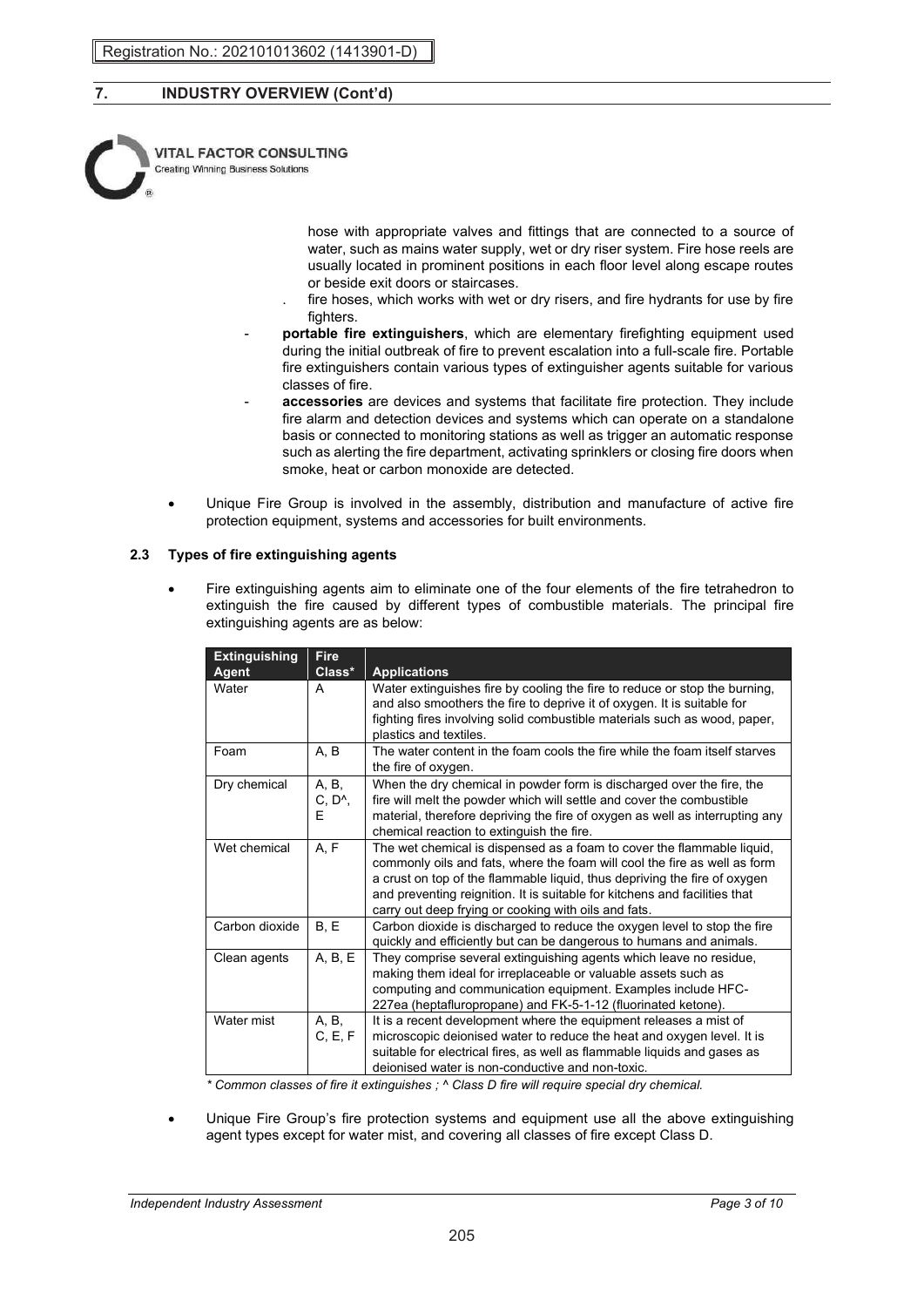**VITAL FACTOR CONSULTING Creating Winning Business Solutions** 

### **3. SOME KEY REGULATIONS AND STANDARDS GOVERNING THE INDUSTRY**

### **3.1 Regulations relating to fire safety and protection in buildings and motor vehicles**

- In Malaysia, the relevant fire safety regulations include, among others, the Fire Services Act 1988 and the Uniform Building By-Laws (UBBL) 1984. According to the Fire Services Act 1988, every designated premise except single private dwellings or public religious worship areas, requires a Fire Certificate (FC) that has to be renewed annually. Some examples of designated premises include offices with heights exceeding 30 metres or 10,000 square meters of total floor area and shops with over 3,000 square meters of total floor area. The FC is issued by the Fire and Rescue Department of Malaysia, also known as Bomba, to the premises after inspection to ensure there is adequate fire safety, prevention and protection, and firefighting facilities.
- UBBL 1984 is a subsidiary law under the Street, Drainage and Building Act 1974. It regulates the design and construction of buildings to establish uniform standards relating to fire safety as presented in Part 7 (fire requirements) and Part 8 (fire alarm, detection and extinguishment and firefighting access). In addition, there is a requirement to have a portable fire extinguisher in private dwellings and apartments and flats which fall under the prescribed categories that was subsequently incorporated into the UBBL of certain states by way of gazettes namely Selangor, Penang, Terengganu and Melaka in 2012, 2016, 2013 and 2019 respectively. According to the Road Transport Department Malaysia (JPJ), public service vehicles, such as buses, taxis, hire cars and e-hailing vehicles, are required to have fire extinguishers.

### **3.2 Regulations governing fire protection products**

- Fire protection products are required to be certified with Bomba before it can be installed in premises. Some of these fire protection products that require Bomba certification include, among others, fire extinguishers, fire suppression systems, fire hose reels, and smoke and heat detectors. As part of Bomba's certification process, the product has to be certified by testing laboratories that Bomba recognises including, among others, SIRIM Berhad, Underwriters Laboratories LLC, FM Approvals LLC or any testing laboratories recognised by the Department of Standards Malaysia.
- The Electronic Fire Extinguisher Inspection System (eFEIS) is a system established by Bomba to govern the usage and maintenance schedule of portable fire extinguishers in Malaysia. Every unit of portable fire extinguisher used in commercial premises is required to have an eFEIS barcode certificate attached to the cylinder based on the MS 1539. The service and maintenance of portable fire extinguishers are governed by Bomba and only authorised competent person is allowed to carry out such service. Based on the MS 1539, a portable fire extinguisher needs to be serviced annually, and it has to be discarded 10 years after the manufacturing date. Therefore, the barcode certificate has to be renewed yearly, with the condition that it is manufactured within 10 years and it is not condemned.

### **3.3 Environmental regulations**

• Malaysia is proactive in controlling the use of ozone-depleting substances. Hydrofluorocarbons (HFC), a group of chemicals mainly used as cooling agents or refrigerants, are currently used to replace chlorofluorocarbons (CFC) and hydrochlorofluorocarbons (HCFC) for fire extinguishing agents, as both CFC and HCFC deplete the ozone layer and have been phased out in Malaysia. However, Malaysia has ratified a United Nations agreement to phase out the use of HFC progressively as HFC contributes to global warming although HFC does not deplete the ozone layer. The HFC usage has to be reduced by 80% by 2045 with usage frozen at a baseline as of 1 January 2024. Alternatives to HFC include, among others, fluorinated ketones  $(FK-5-1-12)$  or  $C_6F_{12}O$ ). Unique Fire Group has started to market FK5112 fire suppression system in the first half of 2021.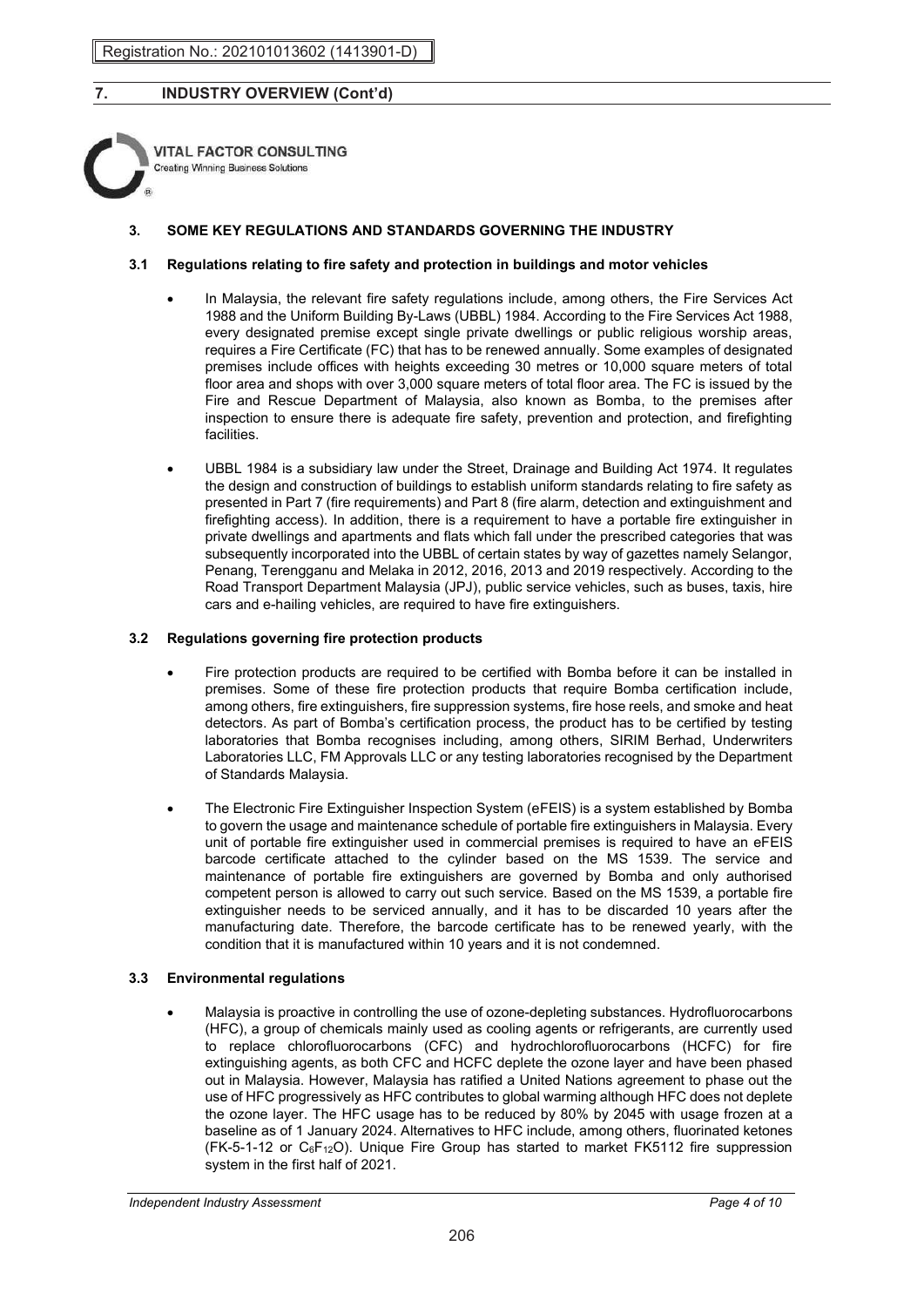

The import and export of fire extinguishing agents, particularly HFC, are controlled by the Department of Environment (DOE), where all importers and exporters of HFC substances including HFC-227ea (heptafluoropropane or  $C_3HF_7$ ), HFC-23 (trifluoromethane or CHF<sub>3</sub>) and HFC-125 (pentafluoroethane or  $CF_3CHF_2$ ) must be registered with the DOE. The Group is registered with DOE as an importer and exporter of HFC products.

### **4. SUPPLY AND DEMAND CONDITIONS**

### **4.1 Malaysia's economic activities**

- Active fire protection equipment providers are dependent on the general well-being of the economy as well as activities in the construction industry which includes building construction, civil engineering and specialised construction. New buildings in residential, commercial, industrial, infrastructure and public amenities and facilities will contribute to the demand for active fire protection systems and equipment.
- Real gross domestic product (GDP) indicates the value of all finished goods and services made within a country or sector without the impact of price inflation.





*(Source: Department of Statistics Malaysia, DOSM; Ministry of Finance, MoF)*

- In 2020, real GDP of Malaysia declined by 5.6%, mainly due to weak external demand conditions as well as restricted production and consumption activities resulting from containment measures arising from the COVID-19 pandemic. In the first quarter (Q1) of 2021, Malaysia's real GDP recorded a decline of 0.5% compared to Q1 2020, before it expanded and grew by 16.1% in the second quarter (Q2) 2021 compared to Q2 2020. The growth was attributed to the low base effect, recovery in external demand and the gradual reopening of economic sectors amid various containment measures implemented *(Source: MoF)*.
- On a seasonally adjusted quarter-to-quarter basis, Malaysia's economy declined by 2.0% in Q2 2021 compared to Q1 2021 due to the containment measures implemented under Phase 1 of the National Recovery Plan (NRP) *(Source: BNM)*. Overall, the economy in Malaysia is estimated to grow within the range of 3.0% to 4.0% in 2021 with a forecasted real GDP growth between 5.5% and 6.5% in 2022 *(Source: MoF)*.
- Meanwhile, the real GDP of the construction industry declined by 19.4% in 2020 due to the reduced work capacity in compliance to containment measures, labour shortages contributed by international border closures, supply chain disruptions and site shutdowns following the COVID-19 pandemic. In Q1 2021, the construction industry improved with a smaller decline of 10.4% compared to Q1 2020, before it expanded with a growth of 40.3% in Q2 2021 supported by an improvement in specialised construction activities, non-residential buildings and residential buildings subsectors *(Source: MoF)*.
- However, on a seasonally adjusted, quarter-to-quarter basis, the construction industry declined by 3.2% in Q2 2021 compared to Q1 2021, as only essential construction projects were allowed to operate at a reduced capacity during Phase 1 of the NRP *(Source: BNM)*. The real GDP of the construction industry is estimated to decline by 0.8% in 2021 with a forecasted real GDP growth of 11.5% in 2022 *(Source: MoF)*.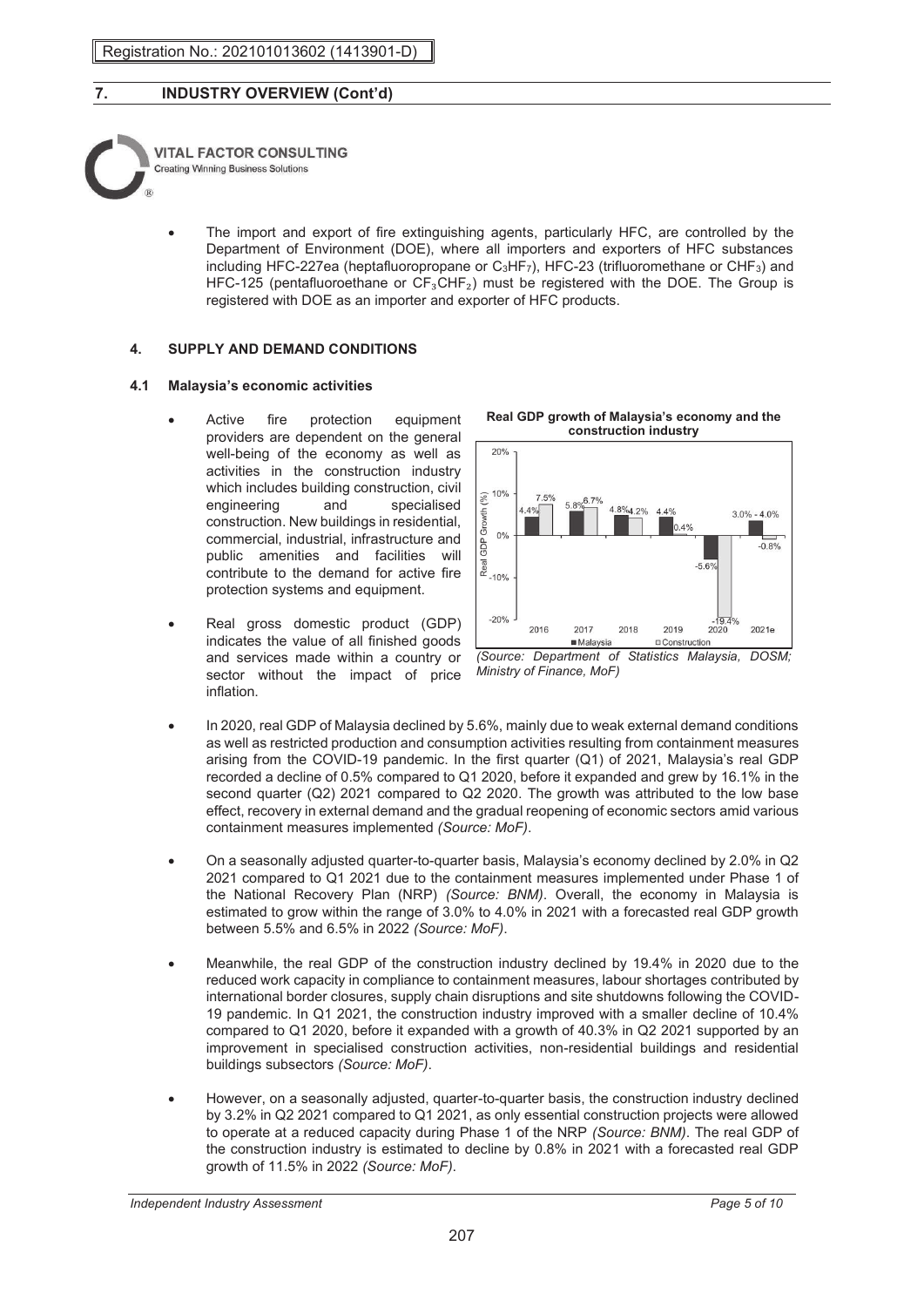



**4.2 Malaysia's import and export of fire extinguishers and parts**

*\* Whether or not filled (Source: DOSM)*

• In 2020, imports and exports of fire extinguishers fell by 47.6% and 19.7% respectively. The decline was mainly due to measures taken domestically and globally to contain the impact of the COVID-19 pandemic that affected trade, demand, supply chain and production activities. In 2020, fire extinguishers were mainly imported from China, which accounted for 46.9% of the total import, whereas exports were mainly to Korea, Vietnam and Singapore which accounted for 17.1%, 14.4% and 11.6% of the total exports respectively. Import value of fire extinguishers declined by 28.9% from RM6.5 million in Q1 2021 to RM4.6 million in Q2 2021. Meanwhile, in Q2 2021, export value of fire extinguishers which amounted to RM8.7 million, grew by a marginal 0.7% as compared to Q1 2021.



- 
- In 2020, imports of fire extinguisher parts which amounted to RM11.2 million, declined by 51.7% compared to 2019. In 2020, exports which amounted to RM18.6 million, increased by 93.7% compared to 2019. The growth in exports was mainly contributed by exports to Singapore which amounted to RM11.7 million in the first half of 2020. Import value of fire extinguisher parts grew by 38.3% from RM1.5 million in Q1 2021 to RM2.1 million in Q2 2021. Export value of fire extinguisher parts grew by 9.2% from RM1.3 million in Q1 2021 to RM1.4 million in Q2 2021.
- The main rationales that Malaysia imports and exports fire extinguishers at the same time are as follows:
	- Domestic manufacturers import to provide a wider range of fire extinguishers for their customers. They usually will not source from other domestic manufacturers who are deemed their competitors;
	- Some importers are distributors of foreign brands and products to compete against domestic manufacturers and suppliers; and
	- Some manufacturers also export their products to expand their business to other countries.

*Independent Industry Assessment Page 6 of 10*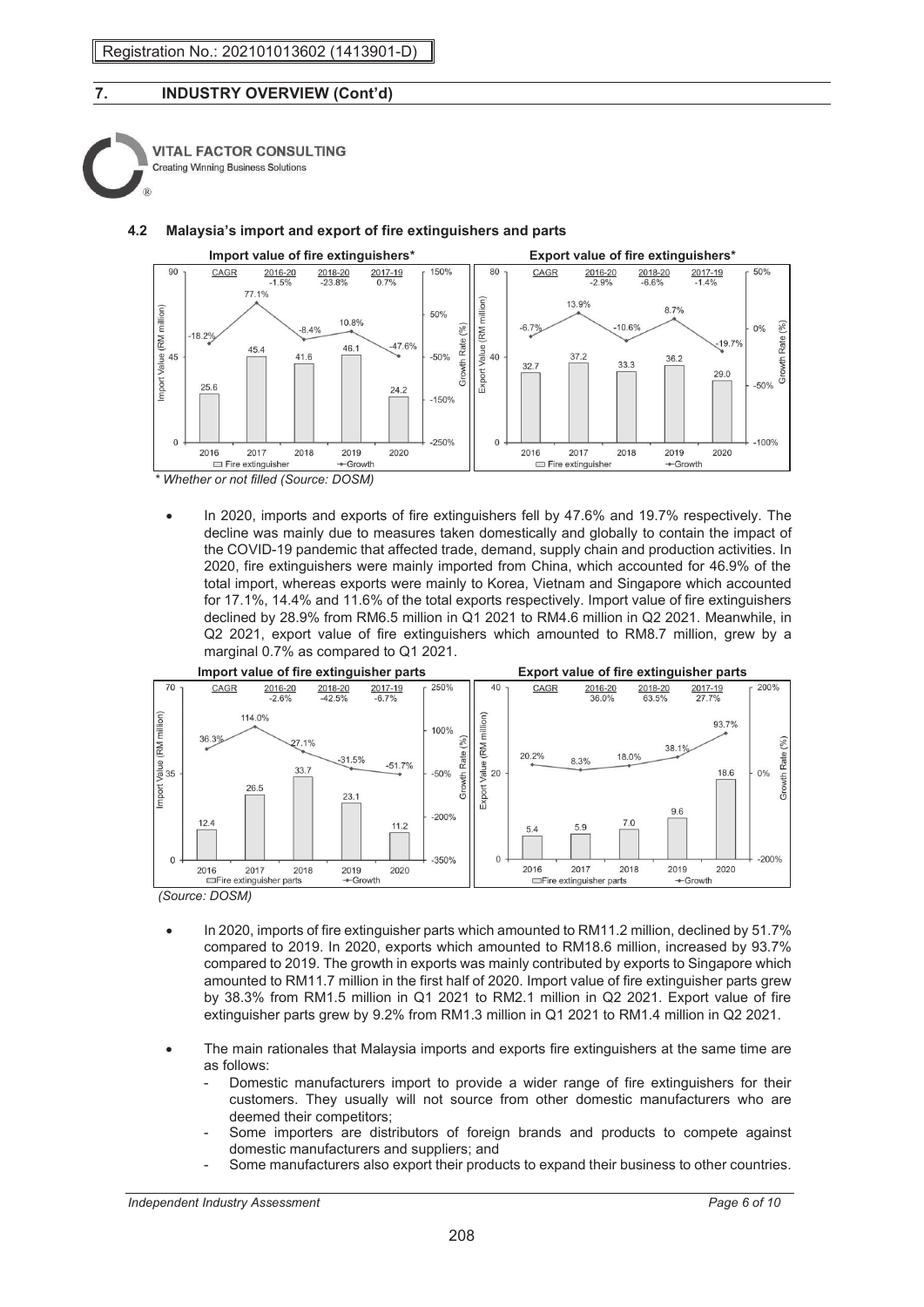| <b>VITAL FACTOR CONSULTING</b>             |
|--------------------------------------------|
| <b>Creating Winning Business Solutions</b> |
|                                            |

### **4.3 Global steel conditions and prices**

Steel is one of the input materials used in the manufacture of active fire protection systems and equipment. Between 2017 and 2019, global steel prices ranged<br>between US\$418/tonne and US\$418/tonne and US\$637/tonne, with an average price of US\$538/tonne. In 2020, global steel prices dipped to their lowest since 2017 at US\$385/tonne on 11 May 2020. Since then, global steel prices have been increasing and reached an all-time high of US\$1,100/tonne on 24 May 2021, before



subsequently falling to US\$890/tonne on 25 October 2021.

• The increase in steel prices between May 2020 and May 2021 was mainly driven by an increase in steel demand contributed by the recovery of the global automotive market. Furthermore, steel production in 2020 was initially halted or delayed as construction and manufacturing industries were closed or operated on reduced capacity, which resulted in historically low inventories of steel. In addition, there were shortages of iron ore due to supply chain disruptions. However, since June 2021 and up to October 2021, steel prices have started to decline.

### **5. DEMAND DEPENDENCIES**

### **5.1 Fire incidences**

• Fire incidences increase the awareness for the need of fire protection equipment. Between 2016 and 2020, the number of calls received by Bomba grew at a CAGR of 7.8%. In 2020, calls related to fires amounted to approximately 39,000 cases, and fire incidents killed 118 people, injured 413 people and caused an estimated loss of RM2.2 billion.

#### **Number of calls received by Bomba**



• In 2020, fire cases within buildings *Ministry of Housing and Local Government, KPKT)* accounted for 11.8% of total fire cases, amounting to 4,599 cases.

• In 2019, residential and commercial premises collectively accounted for 83.0% of fire cases within buildings.<br>Type of fire cases, 2020



*Note: Latest available data*. *\* Includes farm, forest, bush and weed fires; ^ Includes planes, helicopter, ship, ferry, boat and others not elsewhere specified (Source: KPKT; Vital Factor analysis)*

*Independent Industry Assessment Page 7 of 10*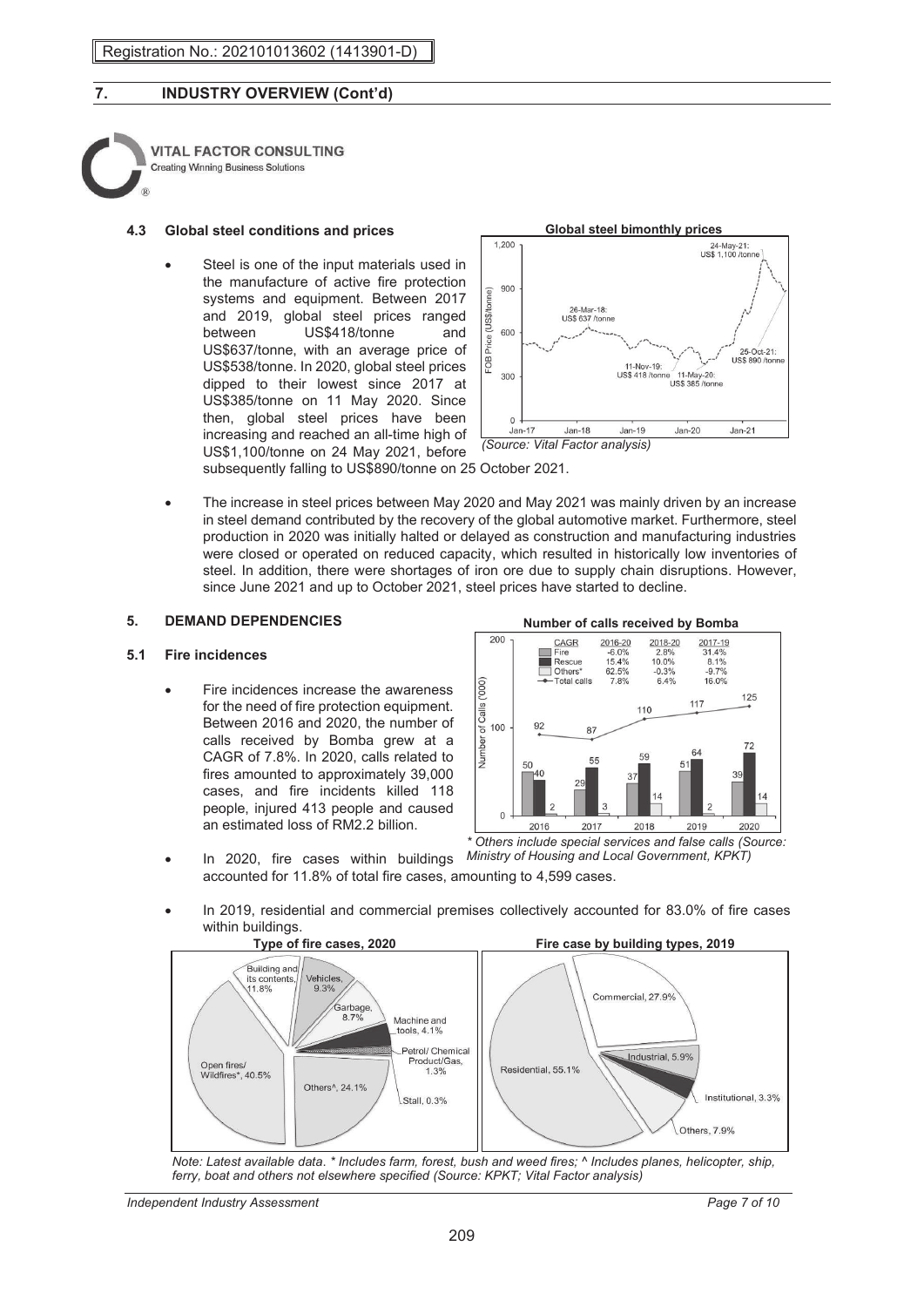**VITAL FACTOR CONSULTING Creating Winning Business Solutions** 





- Active fire protection systems and equipment are dependent on the building construction industry including new buildings, as well as remodelling or renovations. Before COVID-19 pandemic, the value of building construction work declined at an average annual rate of 4.8% between 2017 and 2019 mainly due to fewer and smaller new projects amid the commercial property glut and elevated level of unsold residential properties *(Source: BNM)*. In 2020, the value of building construction work continued to decline by 17.2%, compared to 2019. In Q2 2021, the value of building construction work amounted to RM14.3 billion which grew by 27.8% compared to Q2 2020.
- Certificate of Completion and Compliance (CCC) of buildings will only be issued after certified fire systems and/or equipment are installed. Between 2016 and 2020, the number of CCC applications received by local governments declined at an average annual rate of 1.1% mainly due to fewer completed projects amid the decline in building construction. In 2020, the number of CCC applications declined by 19.3% as construction work was disrupted due to the containment measures implemented in Malaysia.
- The performance of the construction industry is dependent on the availability of loans to fund construction activities. Availability of loans is dependent on factors such as liquidity in the market, financial institutions' internal lending policies, the Government and BNM's policies and guidelines. Between 2016 and 2020, loans for construction activities including buildings and civil engineering construction grew at a CAGR of 6.9% to provide liquidity for companies to carry out construction work. As at 30 September 2021, loans for construction activities amounted to RM60.9 billion.



• The property development industry is associated with the building construction industry. As such, the future supply of properties can be used as one of the indicators for the future construction of buildings which will drive demand for fire protection equipment. Future supply includes incoming supply which comprises units where construction works are in progress but CCC or temporary certificate of fitness for occupation has not been issued, and planned supply comprises units with building plan approvals but have not commenced construction as yet.

*Independent Industry Assessment Page 8 of 10*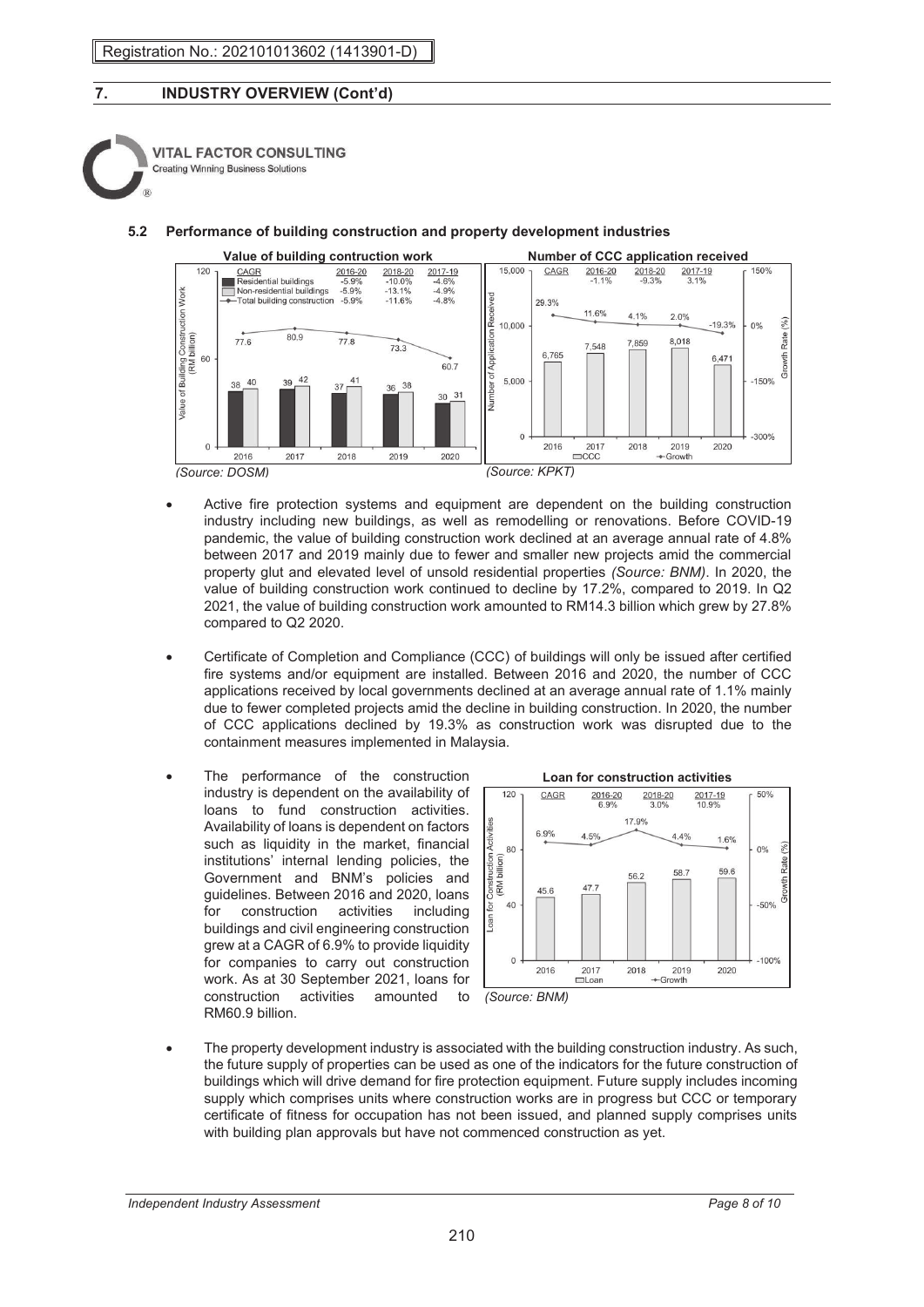

• Before the COVID-19 pandemic, between 2017 and 2019, the future supply of high-rise residential and industrial properties declined, while high-rise commercial properties grew. An increase in the future supply of high-rise commercial units indicates opportunities for active fire protection equipment suppliers as more active fire protection equipment will be needed. **Future supply of high-rise residential, high-rise commercial and industrial units**

|                   | High-rise Residential $(1)$ (units) |         |                       | High-rise Commercial <sup>(<math>\overline{2}</math>)</sup> (units) |         |                       | Industrial (units) |         |                       |
|-------------------|-------------------------------------|---------|-----------------------|---------------------------------------------------------------------|---------|-----------------------|--------------------|---------|-----------------------|
|                   | Incoming                            | Planned | Future <sup>(3)</sup> | Incoming Planned                                                    |         | Future <sup>(3)</sup> | Incoming Planned   |         | Future <sup>(3)</sup> |
| 2016              | 307,996                             | 228,652 | 536,648               | 172,152                                                             | 116,266 | 288,418               | 6,901              | 7,514   | 14,415                |
| 2017              | 201,870                             | 195,739 | 397,609               | 175.411                                                             | 152,998 | 328,409               | 5,675              | 7,513   | 13,188                |
| 2018              | 199,231                             | 194,235 | 393,466               | 113.418                                                             | 209.919 | 323,337               | 4,917              | 7,057   | 11,974                |
| 2019              | 199,451                             | 190,708 | 390,159               | 147,405                                                             | 198,724 | 346,129               | 4,343              | 7,169   | 11,512                |
| 2020              | 192,066                             | 183,101 | 375,167               | 164,871                                                             | 182,242 | 347,113               | 4,354              | 6,828   | 11,182                |
| CAGR(2016-20)     | $-11.1%$                            | $-5.4%$ | $-8.6%$               | $-1.1%$                                                             | 11.9%   | 4.7%                  | $-10.9%$           | $-2.4%$ | $-6.2%$               |
| CAGR(2018-20)     | $-1.8%$                             | $-2.9%$ | $-2.4%$               | 20.6%                                                               | $-6.8%$ | $3.6\%$               | $-5.9%$            | $-1.6%$ | $-3.4%$               |
| CAGR(2017-19)     | $-0.6%$                             | $-1.3%$ | $-0.9%$               | $-8.3%$                                                             | 14.0%   | 2.7%                  | $-12.5%$           | $-2.3%$ | $-6.6%$               |
| Q1 21             | 191,075                             | 183,275 | 374,350               | 178,895                                                             | 180,263 | 359,158               | 4,411              | 6,671   | 11,082                |
| Q <sub>2</sub> 21 | 183,827                             | 189,401 | 373,228               | 188,165                                                             | 177,744 | 365,909               | 4,388              | 6,731   | 11,119                |

*(1) High-rise residential units comprise low-cost flats, flats, condominiums and apartments. (2) High-rise commercial units comprise serviced apartments, small office home office (SOHO) and purpose-built offices; (3) Future supply = incoming supply + planned supply. (Source: National Property Information Centre, NAPIC)*

• As at the end of Q2 2021, the future supply of high-rise residential properties, high-rise commercial properties and industrial properties recorded -5.1%, 2.0% and -1.3% respectively compared to Q2 2020. On a quarter-to-quarter basis, the future supply of high-rise residential properties, high-rise commercial properties and industrial premises recorded -0.3%, 1.9% and 0.3% respectively compared to Q1 2021.

### **6. COMPETITIVE LANDSCAPE**

- As of 4 October 2021, it was estimated that there were 241 members registered with the Malaysian Fire Protection Association (MFPA), of which 142 members were involved in the active fire protection sector, 24 members were involved in the passive fire protection sector and 75 members were involved in other activities. Not all fire protection operators are registered with MFPA.
- Below is a list of manufacturers and/or assemblers of active fire protection equipment and/or systems sorted in descending order of group/company revenue. This list is used to provide an indication and is not exhaustive.

| Name                           | $FYE^{(1)}$ | Grp/Co.<br>Rev <sup>(2)</sup><br>(RM mil) | Seq.<br>Rev<br>(RM mil) | Grp/Co.<br>GP <sup>(2)</sup><br>(RM mil) | Grp/Co.<br>GP<br>Margin <sup>(2)</sup> | Grp/Co.<br>NP <sup>(2)</sup><br>(RM mil) | Grp/Co.<br><b>NP</b><br>Margin <sup>(2)</sup> |
|--------------------------------|-------------|-------------------------------------------|-------------------------|------------------------------------------|----------------------------------------|------------------------------------------|-----------------------------------------------|
| FITTERS Diversified Bhd (3)    | Dec-20      | 215.7                                     | 98.1                    | 12.6                                     | 5.8%                                   | $-16.2$                                  | $-7.5%$                                       |
| Steel Recon Industries S/B (4) | $Dec-20$    | 116.8                                     | $\overline{a}$          | 36.1                                     | 30.9%                                  | 13.8                                     | 11.8%                                         |
| Eversafe Extinguisher S/B      | Mar-20      | 65.3                                      | ۰                       | 23.8                                     | 36.5%                                  | 1.2                                      | 1.8%                                          |
| <b>Unique Fire Group</b>       | Mar-21      | 63.4                                      | ۰                       | 16.7                                     | 26.3%                                  | 5.3                                      | 8.4%                                          |
| VIC Engineering S/B (5)        | Dec-20      | 26.6                                      | -                       | 10.4                                     | 39.2%                                  | 4.4                                      | 16.5%                                         |
| Fire Fighter Group (6)         | $Dec-20$    | 24.8                                      | -                       | 12.4                                     | 50.0%                                  | 4.0                                      | 16.3%                                         |

*FYE = financial year ended; Grp = Group; Co. = Company; Rev = revenue; mil = million; Seg = Segment; GP = gross profit; NP = net profit after tax; Bhd = Berhad; S/B = Sdn Bhd.*

*(1) Latest available audited financial information from annual reports or Companies Commission of Malaysia and Unique Fire Group.*

*(2) For total group or company which may include other business activities and products.* 

*(3) Listed on Bursa Securities. Segment revenue is for fire services division comprising sales of fire materials and equipment, rendering of services and construction contract services. Group revenue*